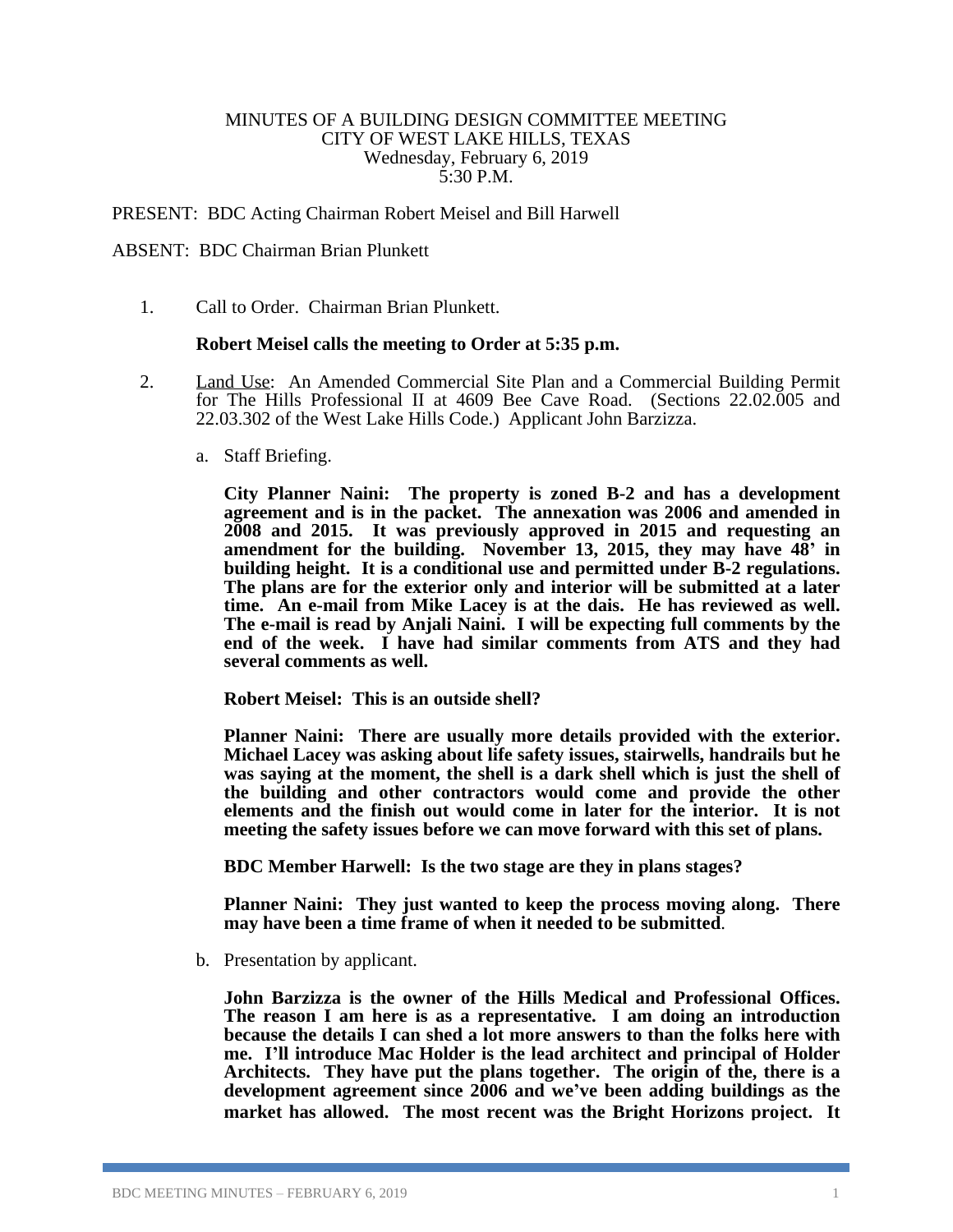**required more parking. The reason for the phasing of this project, this project, all the civil which is 100 spaces, the detection, water quality, water line, storm drainage, utilities for the building, needed to be done in order for the Bright Horizons project. This is to park the employees if Bright Horizons. We needed to create a better drive through and access to the site. Another reason was as we built that the building was on the market but Stream Realty was trying to find a tenant to go to the bank and finance the vertical project. It allowed for the development timeframe to be shortened. The council agreed, it was helpful so that happened. Last year I went to the city and we allocated the wastewater to the project from the wastewater units. We bought 48 and have a bunch left. We will require 12 but we'll have some left. That was in anticipation of getting a big enough tenant. Largely because of Bee Cave Road. Our timing wasn't great but some of these things you can't control. I was approached by Mr. Vogel, USA Managed Care. They have a headquarters in Phoenix and this is a second headquarters. I would have loved to have them as a tenant but they are in 20,000 sq. ft. building. I didn't want to build a spec building and this late in the cycle, the better is to get the project done. Many people benefit from the projected getting done. He's a solid citizen. We are going to have a great corporate tenant for the community. The site plan, I know Mr. Meisel has seen it many times. I used this for 20 years. This is the Bright Horizons building. They have parking for the employees. This is medical on the side and underneath. This building has plenty of parking. All of this is built. We just need to go vertical here. We need to go 10' lay in the foundation for the garage and go vertical. It will be mildly offensive and inconvenient for a short time. When originally conceived the development plan didn't have a center turn late. Nevertheless you understand the push and pull of the parking this building needed to be closer to 30,000 in order to park well for a medical parking ratio. It will end up being far superior to the original design. In terms of wastewater there is more than enough. It will less than what was originally designed. That is the utility edition.** 

**BDC Member Harwell: Is the elevation from BCR back to that space?**

**John: The 40,500 sq. ft. building plan was a garage and 3 stories. What we will have is a garage and 2 stories but a space of this area here that will be sort of a AV, 3,000 sq. ft., the USA Manage Care board room in it. No tenants just utility in that regard. The dimensions are you only have part of the 3 stories. You won't see it at all from Westlake. The sport facility we tore down last year was the same height was 2 ½ stories because of the clear height. This building is slightly taller than what was there for. I'll leave all the building questions. This is the third time for this campus. We have always built the dark shells except the lobbies. This is the same thing. They are going to take 60% of the building. You'll get plans for that TI shortly after they start the excavation. Any questions**?

**BDC Chairman Meisel: I understand the shell. I'm concerned with ML concerns about that not being in here. This is up to the edge of the building we are in step with the development agreement?**

**John: Yes. We're taking the footprint and going up.**

**Mac Holder owes an architectural firm. These are the renderings of the buildings. We do a lot of work in West Lake Hills. This is a different kind of**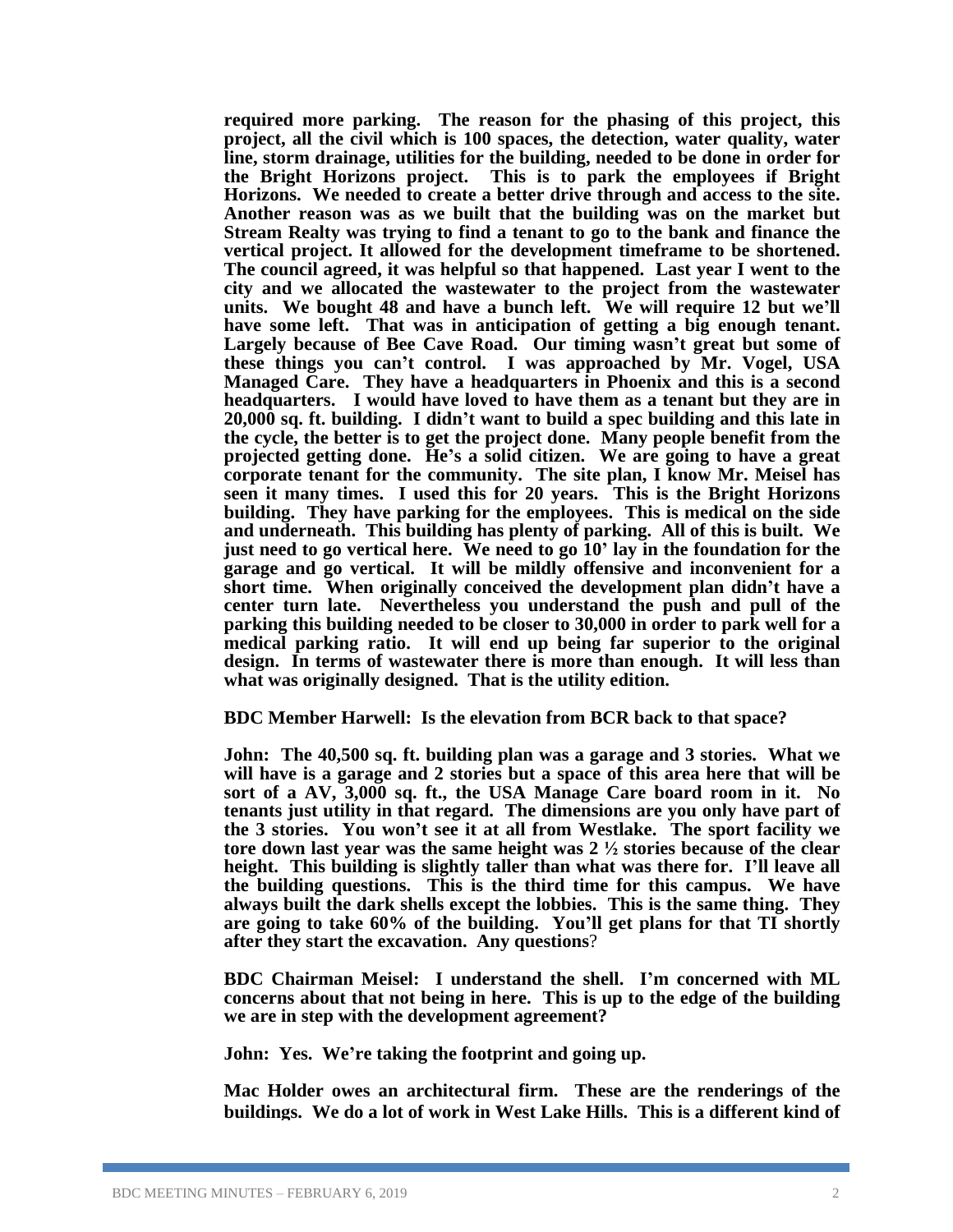**project then we've done lately. We were brining you the exterior so you could get a feel for them. The elevations and the building sections. That drawing there is when it is finished. Our intent was to get another packet that had the rest of the details of the building dev that are not the exterior with the first round of comments. They have allowed this first set of drawings to go to reviewers to try to get this started as quickly as possible.**

**BDC Chairman Meisel: Is that deadline a city requirement?**

**John: Their lease is up. It ends in January next year.**

**Mac: We need to start excavation next month and a schedule laid out. We were trying to make it simpler for the approval process. We now have a warm shell because the restrooms and elevations are done. The plumbing is done. We will talk to the reviewers. We are trying not to get little pieces of the plans. We want it in big pieces. I have met with Fire and they have discussed the stairwells and where they are located and function. The top floor is a mezzanine and I wanted to clear it with him and has approved the way we've put in the stairs. It's in the final stages of being draw. They are being done to scale. We were trying to get an overall concept so we could get through the other things we need to do. I can answer any questions, materials, anything you would like to ask on the site. We are using every bit of the parking without disturbing any of it. 4 more handicapped spaces on the first floor. The first floor the HC spaces are planned to be on the west end.** 

**BDC Chairman Meisel: Those are the outside spaces, not in the garage?**

**Mac: Yes. This is the parking lot. We put additional parking here. Drawings are provided at the dais. The higher portion is the main entry.**

**BDC Member Harwell: Bee cave is back here?**

**Mac: You can't hear Bee Cave. There is a creek back here?**

**BDC Chairman Meisel: What does TCEQ say about that?**

**Mac: It's all been approved.**

**BDC Member Harwell: This is designated lower floor HC parking?**

**BDC Chairman Meisel: This is direct access into the finished building and elevators. My suggestion would be more spaces in the garage closer to the elevators.** 

**Mac: We have more parking that what is required. We have four additional ones back here. We have greatly exceeded the requirements and provided additional at other locations.** 

**BDC Chairman Meisel: Will these have automated doors?**

**Mac: I don't have that door hardware done. It will be accessible. There is a big area with a button. It's protected from the wind and rain. This stone is**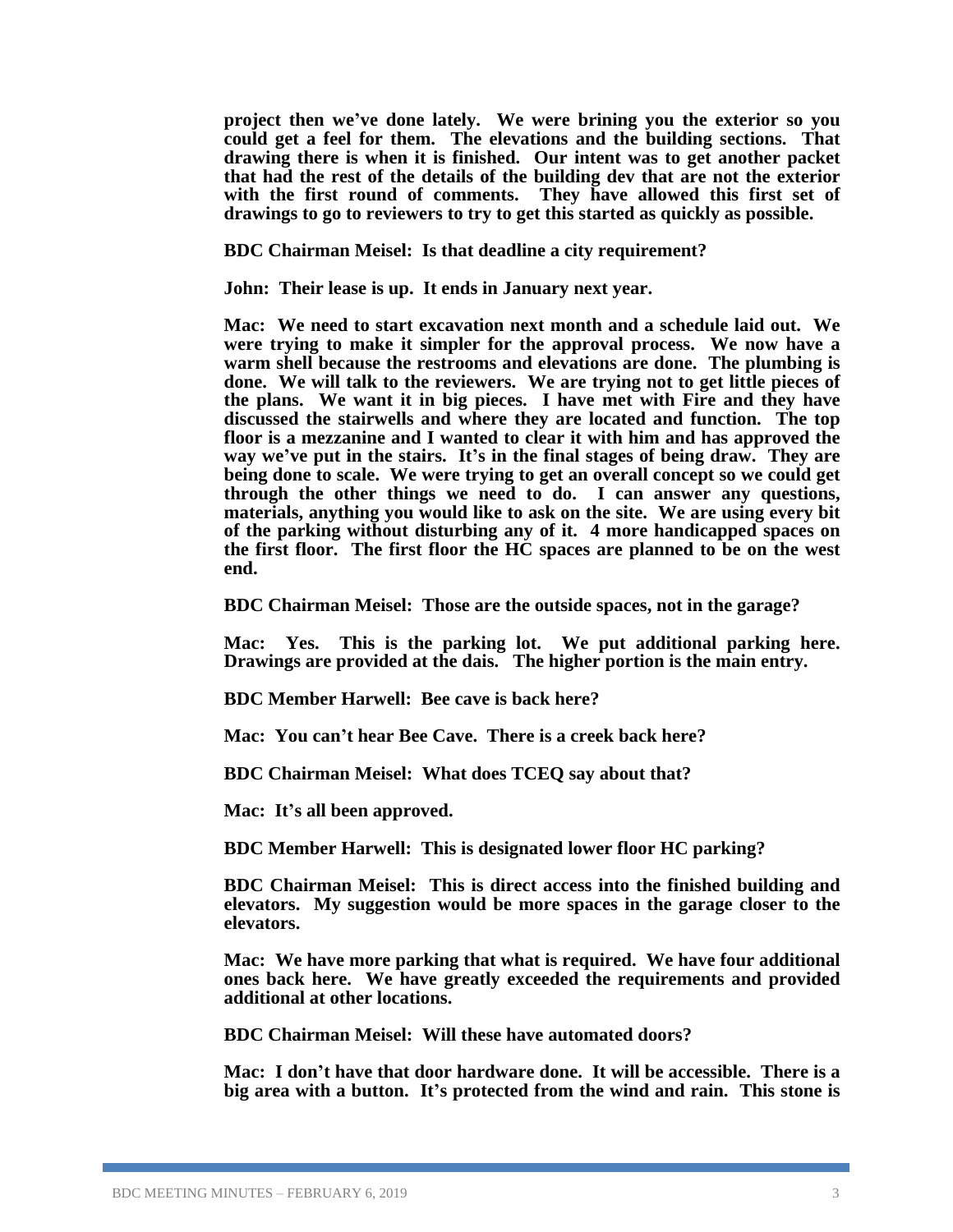**on this building. There is a little bit of this stone on that building to tie these buildings together. The building should fit in the surroundings.**

**BDC Chairman Meisel: We are going to be looking at safety. As far as going to ZAPCO in two weeks. The ZAPCO commissioners are going to skewer you if there is incomplete information.** 

**Mac: We will get them turned in. I have faced every ZAPCO. I'm here to answer any questions you have.**

**BDC Chairman Meisel: I would emphasize you are not making any variances from any pre-approved plans. Make sure all the safety things are there.**

**Mac: It's much easier to get comments and we can address them. We work hard to make sure they're taking care of in the second submittal. That's why we met with the fire chief early.** 

**BDC Member Harwell: I'm in a learning mode.**

**Mac: I got the project about 6 months ago.**

**BDC Member Harwell: About the elevation change, for the WW portion grinder pumps?**

**Mac: Pumps are right there.**

**John: The whole site is served by there is a main that starts up high and goes low and goes directly to this main lift station that LCRA designed and built for the entire development.** 

**BDC Chairman Meisel: That's approved for that size building?**

**John: Yes. You couldn't gravity because of where it sits. You have storm drains under the driveway and you go into the water quality. Before we built all the civil we didn't have water quality. TCEQ said it needs to serve the whole thing. This is for a 45,000 sq. ft. building. It's in the ground but doesn't have the pump. Phase II we drop in the pumps and the main gravity line is low enough that it goes over. The only problem we had with this is when we have the largest pediatric rehab group and it took a while to learn you can't put wipes in the sewer. We haven't had that problem in 5 years. Bright Horizons is very well trained and we've never had a problem.**

**BDC Chairman Meisel: I'm not sure what else we can say.**

**BDC Member Harwell: I'm just following your lead. We'll be seeing you again in two weeks.**

**BDC Chairman Meisel: Just get as much information as you can. The things like stairwells, fire safety. The best thing to have is either Mike Lacey in person or something from him.**

**Mac: We shouldn't have any problem with that.**